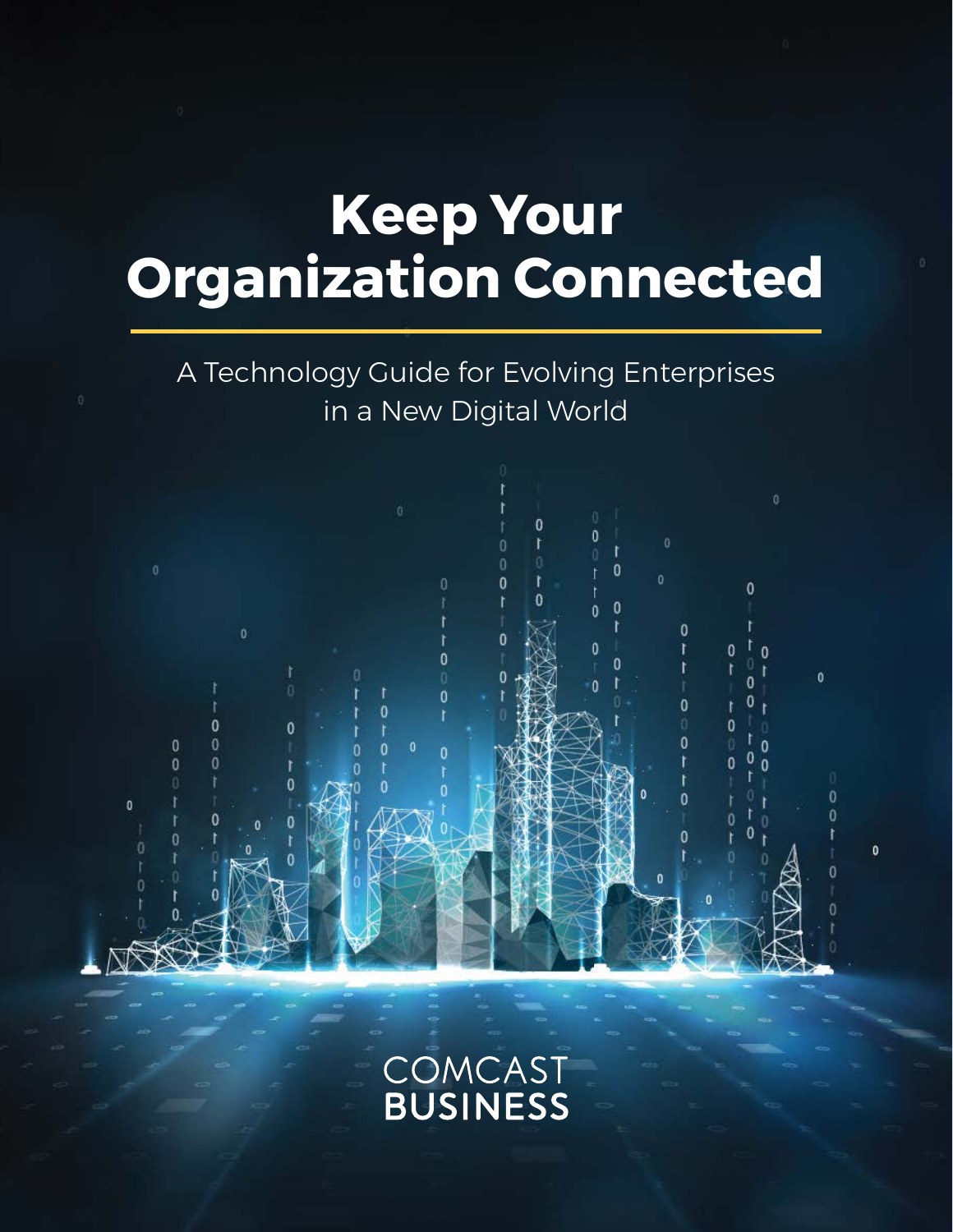# **Overview**

Organizations everywhere are facing unique challenges during the Covid-19 pandemic. They're being forced to expedite their digital transformations to serve customers in new ways. Their employees are working from home and trying to adapt their home technology to their business needs. Online learning has taken on new urgency, and network security is more important than ever as business is conducted virtually.

Comcast Business is here to help. We've put this Technology Guide together to help you evolve your business model to accommodate new digital-centric realities.

# **Essential Organizations**



Essential organizations are being pushed to engage and serve the critical needs of customers and constituents in different ways. This is not the time to have your technology infrastructure let you down.

As a Comcast Business customer, you'll be able to:

| Have reliable, high-speed connectivity                      | Scalable bandwidth to support your peak business times.                                                                                                                                                                            |  |
|-------------------------------------------------------------|------------------------------------------------------------------------------------------------------------------------------------------------------------------------------------------------------------------------------------|--|
| <b>Innovate faster and cost-effectively</b>                 | Comcast Business offers a range of scalable, cost-effective,<br>carrier-grade Ethernet solutions that seamlessly and securely<br>connect all parts of your organization.                                                           |  |
| <b>Help protect all your internet-</b><br>connected devices | Reduce vulnerability to distributed denial of service (DDoS)<br>attacks with Comcast Business DDoS mitigation Services.                                                                                                            |  |
| <b>Optimize your network</b>                                | Comcast Business SD-WAN lets you use our online portal, mobile<br>app, or Alexa device to connect branch offices and remote sites<br>and direct traffic over the best path based on application priority<br>and connection status. |  |
| <b>Avoid missed calls and easily</b><br>collaborate         | Comcast Business VoiceEdge <sup>™</sup> supports your employees<br>wherever they are working, with cloud-based unified<br>communication features.                                                                                  |  |
| <b>Augment your IT team</b>                                 | Comcast Business Managed Services and IT Deployment Services<br>let you focus on running and scaling your business while we<br>manage your IT services.                                                                            |  |

Plus, you can remotely manage your Comcast Business services and features, and sign up for alerts with the [Comcast Business App](https://business.comcast.com/landingpage/comcast-business-app) and [My Account.](https://business.comcast.com/account/)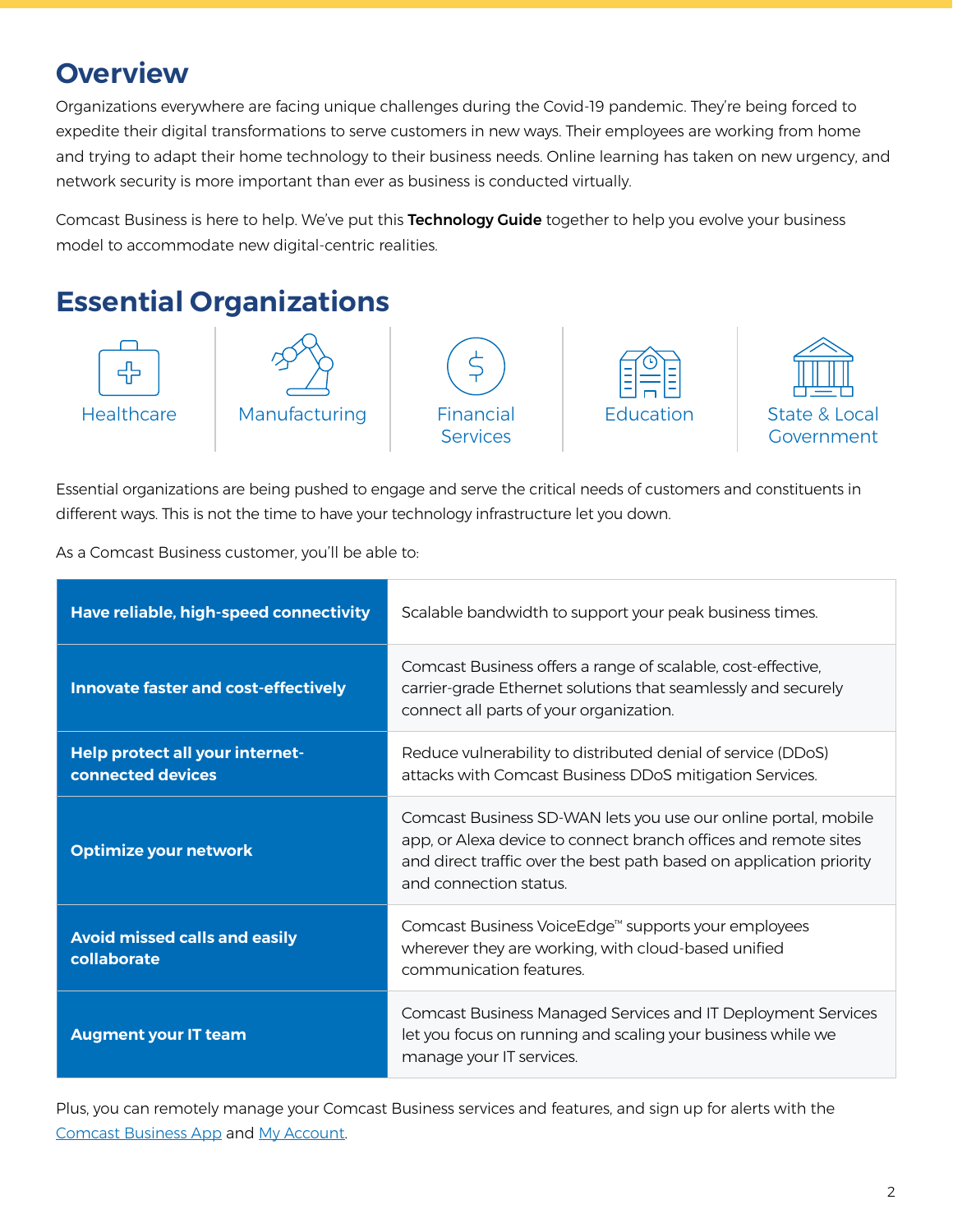# **Evolving Business Models**









If your business has been forced to change the way you service your customers or members, you may find the technology that worked for you before isn't exactly what you need now. Reengineering your operations to institute online ordering and payment, accommodate virtual meetings and tours, or provide other online services puts added pressure on your bandwidth and an extra need for enhanced internet security.

As a Comcast Business customer, you'll be able to:

| Have reliable, high-speed Internet<br>and Ethernet connectivity | With scalable bandwidth, and no data caps on coax services, your<br>business can be agile in responding to expanding digital needs.                                                                                  |
|-----------------------------------------------------------------|----------------------------------------------------------------------------------------------------------------------------------------------------------------------------------------------------------------------|
| <b>Avoid missed calls</b>                                       | Download the mobile app to forward your business calls to<br>anywhere you need to be. Add Voice Assistant to control your<br>phone with voice commands.                                                              |
| <b>Reliable connectivity</b>                                    | Comcast Business Ethernet services provide secure, reliable,<br>high-performance connectivity to help companies manage data,<br>drive application performance, and safely access cloud and data<br>center resources. |
| <b>Check network health</b>                                     | Centrally control your network with ActiveCore <sup>™</sup> software-defined<br>networking. Simplify WAN services across locations with SD-WAN,<br>and free up IT resources with Managed Router and Firewall.        |
| <b>Stay connected to the network</b>                            | Monitor the health of your network with an easy-to-use portal,<br>mobile app or voice-enabled device. Maintain business continuity<br>with automatic failover to a wireless backup service.                          |

\*Check with your Comcast Business representative regarding installation timelines for these products.

Plus, you can remotely manage your Comcast Business services and features, and sign up for alerts with the [Comcast Business App](https://business.comcast.com/landingpage/comcast-business-app) and [My Account.](https://business.comcast.com/account/)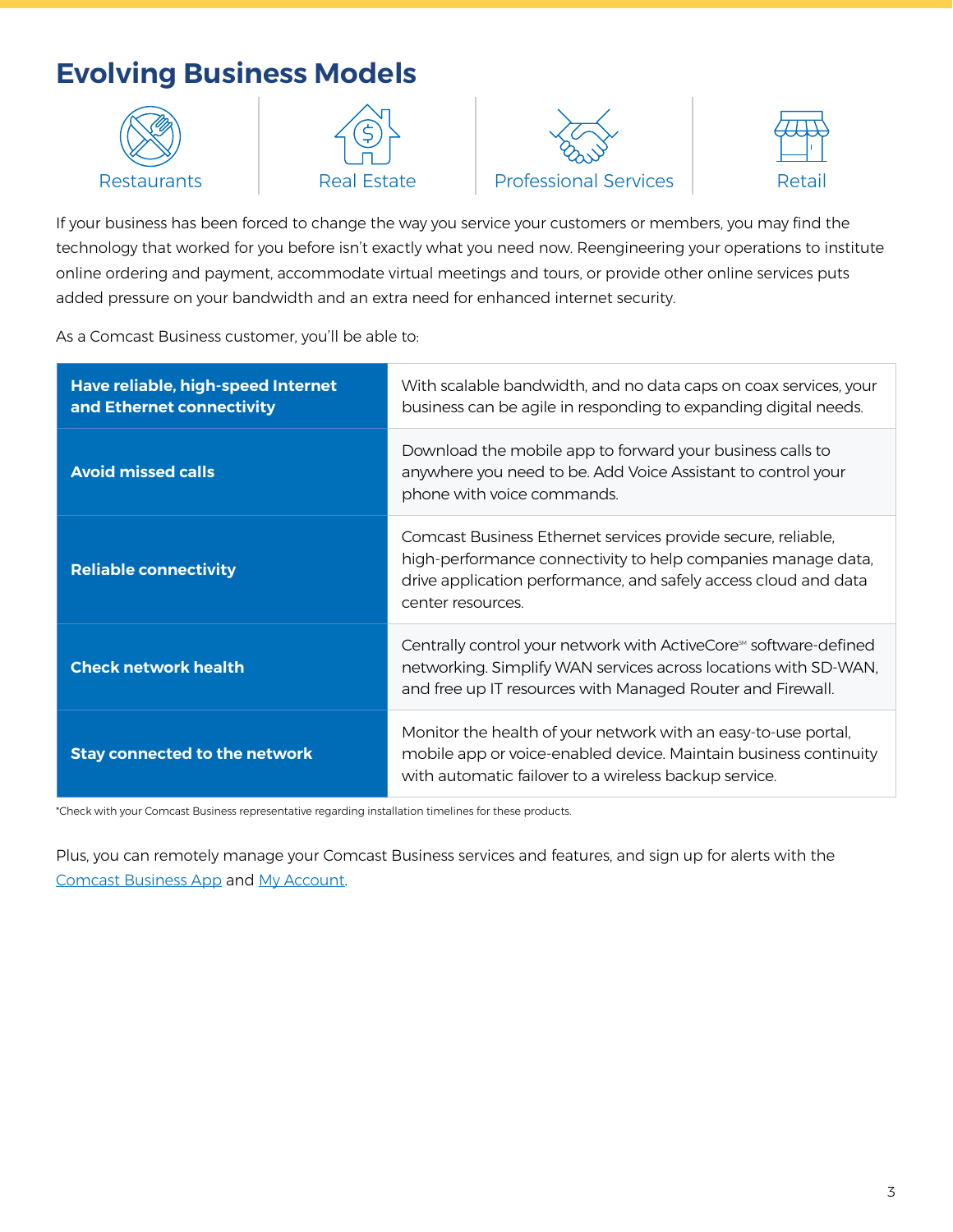### **Help Improve Productivity for Remote Workers**

Working from home brings a host of challenges for your company's employees, including staying disciplined, creating a comfortable work space, and most importantly, having the right technology in place to remain productive.

Here are some things to consider for helping your employees stay connected...even while social distancing.

#### 1. Internet Connection

Remote workers must have high-bandwidth internet to participate in all of those video conferences, access apps in the cloud that will help them do business, and receive and send business data. Especially considering that everyone in their house is fighting for the same bandwidth, including kids taking online classes, spouses working from home, and everyone streaming content.

#### Questions remote workers need to ask their Internet service provider (ISP)

- Do I have enough bandwidth to power all our devices all the time?
- How much bandwidth do I need for things like: VoIP and online video meetings, steaming movies, video games and online classes?

#### 2. WiFi

Remote workers need to be sure that their WiFi connection can support the added devices now accessing it and provide the coverage they need for their house.

#### Questions remote workers should ask their ISP

- Do I have the coverage I need for my home?
- Can I limit access to WiFi at certain times of the day or for certain people in the household (children)?
- How can I secure devices connected to my home WiFi network?

#### 3. Internet Security

It's more important than ever for remote workers to protect their connected devices from cyber threats like malware, botnets and phishing scams.

#### Questions remote workers should ask their ISP

• How can I help protect myself from malicious websites and emails?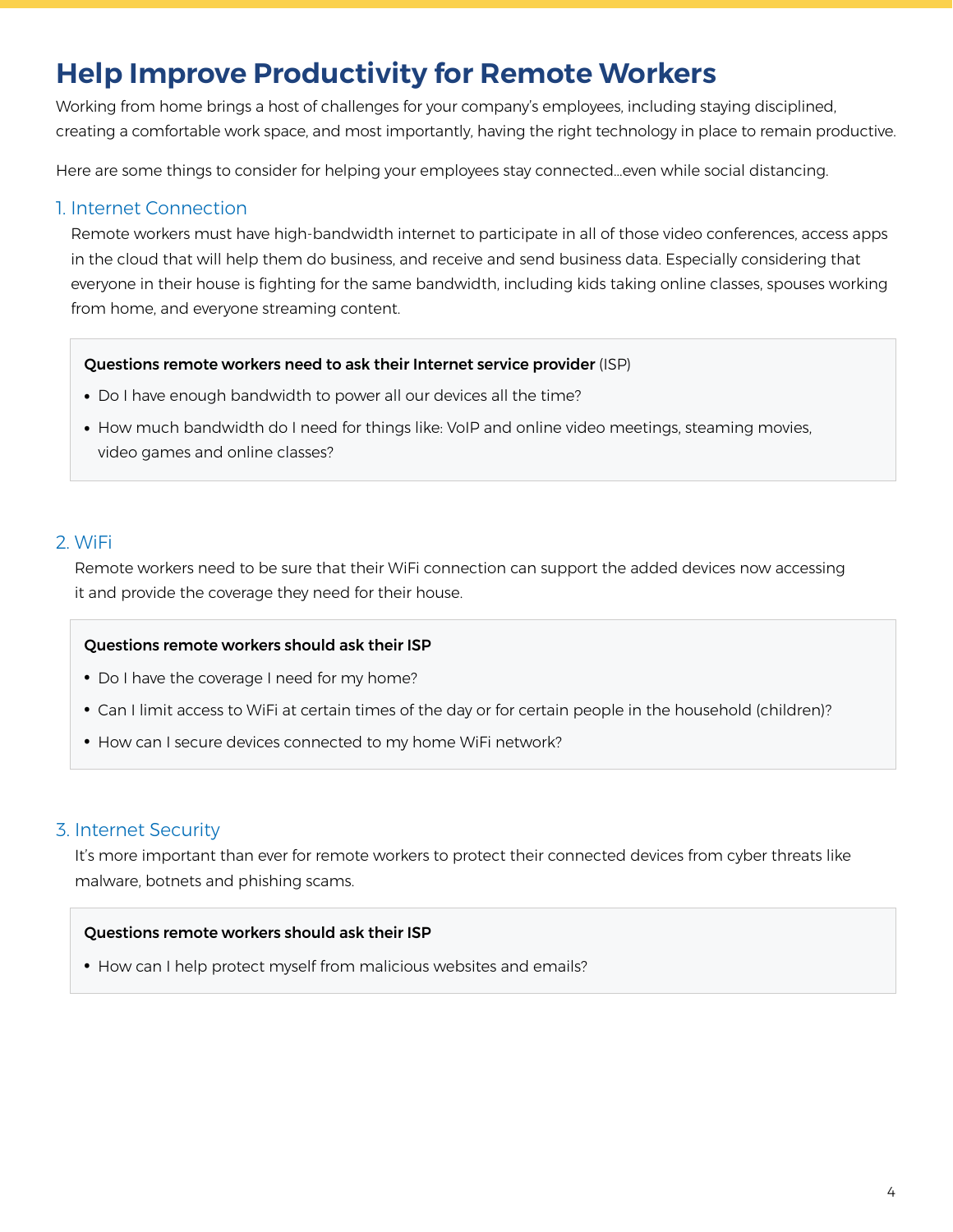# **Business Apps for Working Remotely**

(Special Offers from Comcast Business)

Comcast Business has teamed up with other tech leaders to help you find new ways to keep your business moving forward and connect with others in innovative ways. Take a look below to see how these apps could help you!

### Stay Connected to Customers and Vendors

| zipwhip                       | <b>ZipWhip - Business Text</b><br>ZipWhip is a business text messaging platform that lets you send and<br>receive texts from your business phone number.                                                                       | <b>60 Day Trial</b> |
|-------------------------------|--------------------------------------------------------------------------------------------------------------------------------------------------------------------------------------------------------------------------------|---------------------|
| $\blacktriangleright$ eComFax | <b>eComFax - Electronic Fax</b><br>eComFax lets you use your email client to send and receive faxes<br>securely to and from anyone using your email client, wherever you<br>have Internet – phone, tablet, laptop, or desktop. | <b>60 Day Trial</b> |
| Hive                          | <b>Hive - Project Management</b><br>Hive is a project and task management platform that gives businesses<br>tools to track tasks and projects, communicate effectively and keep<br>projects moving.                            | <b>60 Day Trial</b> |

### For Restaurants

| <b>SEVENROOMS</b> | <b>DirectDelivery by SevenRooms - Online Ordering for Restaurants</b><br>DirectDelivery gives restaurants an easy, online way to provide local<br>delivery and pickup options to customers. | <b>Special Offer</b> |
|-------------------|---------------------------------------------------------------------------------------------------------------------------------------------------------------------------------------------|----------------------|
|                   |                                                                                                                                                                                             |                      |

### Help Your Employees Stay Healthy

|         | <b>Grokker - Health &amp; Wellness</b>                                                                                                                                                                      |              |
|---------|-------------------------------------------------------------------------------------------------------------------------------------------------------------------------------------------------------------|--------------|
| Grosker | Grokker provides access to content for fitness, mindfulness, sleep, stress<br>reduction, nutrition, and financial wellbeing to help keep you and your<br>team healthy and happy during this difficult time. | 90 Day Trial |

### For Call Center Management



**StellaConnect –** Customer Experience (CX) for Virtual Call Centers StellaConnect is a CX platform that connects customer feedback, QA, and coaching, so CX leaders can improve visibility into call center performance. It works best with contact centers with > 30 agents, either centralized, dispersed, or working from home. **[90 Day](https://stellaconnect.com/) Trial**